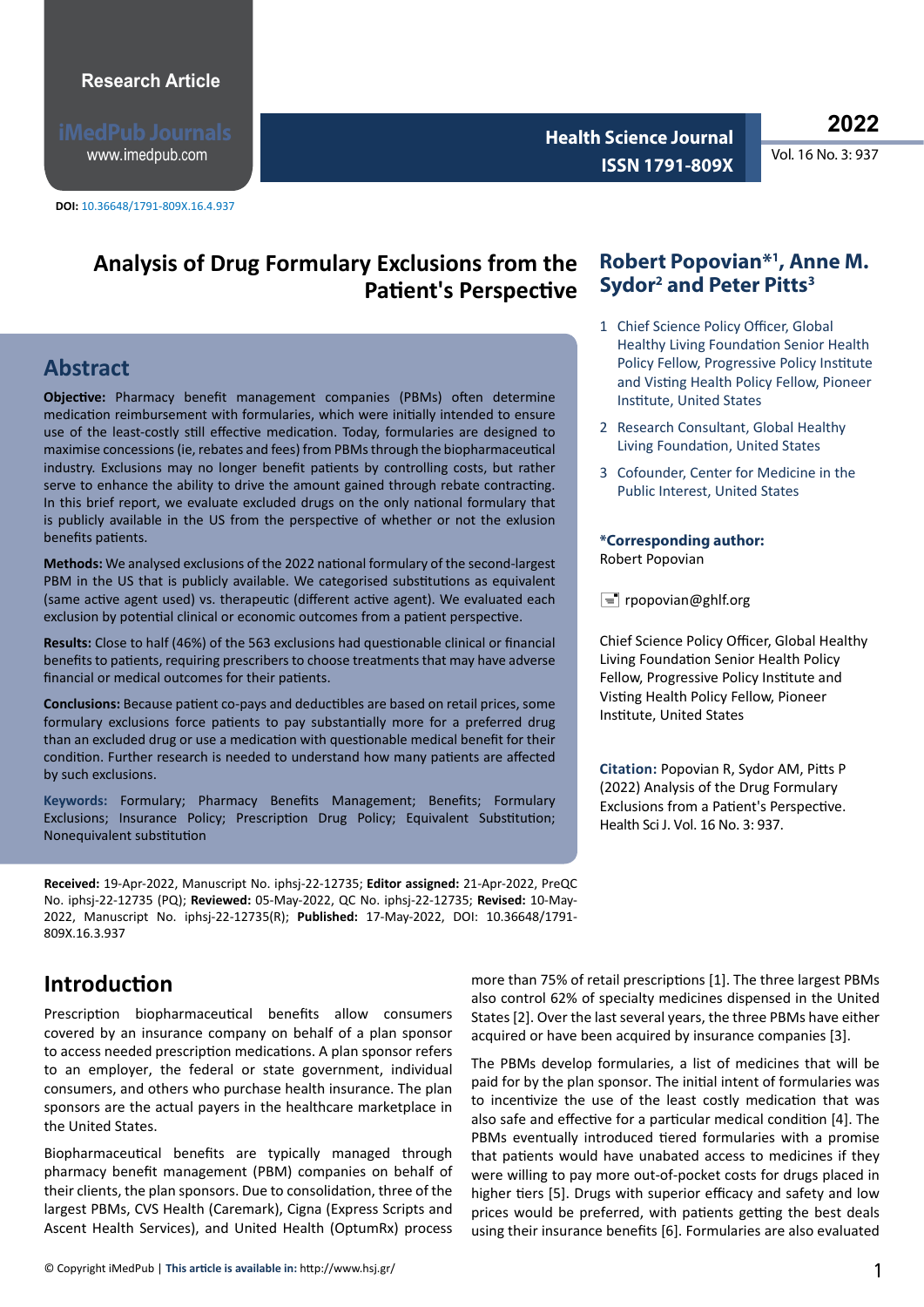and updated annually and during the plan year, and changes are made based on contractual agreements.

> Today, formularies are, at least in part, built to maximize higher rebates and fees paid by the biopharmaceutical companies to PBMs in exchange for the coverage of certain medicines [6-8]. As such, PBMs are incentivized to cover higher-priced drugs because the amount of rebates and fees are based upon medicine's retail price. PBMs pass on some unverified percentage of rebates and fees back to the plan sponsors, and keep the balance as profit [8, 9].

> It is generally understood that rather than placing drugs on higher cost-sharing tiers, PBMs have begun excluding medicines from formularies to gain further leverage in contract negotiations with biopharmaceutical manufacturers. Excluding a drug means that the insurer will not cover any portion of the cost and the patient must cover the full cost, which presents an insurmountable financial barrier for many patients. The practice of excluding medicines may at times transpire when a patient is stable on a medication, which can force a patient to switch from successful treatment to one that may be less effective. This tactical shift is the latest salvo in PBMs' efforts to gain more rebates and fees from the biopharmaceutical industry [10].

> The three largest PBMs announce their formularies and what medications are excluded annually. Multiple analyses have quantified the number of exclusions and the types of medicines excluded. Such research has demonstrated the exponential growth in the number of exclusions from less than 50 to well over 500 in the last decade [11, 12]. To our knowledge, however, there is no research evaluating whether the exclusions are clinically sound or financially beneficial from a patient's perspective.

# **Purpose of the Study**

The purpose of our study is to evaluate the impact on patients' clinical and financial outcomes based on formulary exclusions of the Express Scripts (ESI) 2022 National Preferred formulary. We chose ESI because it is the second-largest PBM in the United States, and ESI provides a publicly available national preferred formulary exclusion list annually [13].

## **Methodology**

We first categorized each exclusion as an equivalent substitution, a therapeutic substitution, or excluded without an alternative substitution.

### **Equivalent substitutions were defined as**

• Brand, generic or biosimilar medicine is excluded in favor of a preferred generic or biosimilar medication containing the same active ingredient,

• Brand medicine is excluded in favor of another brand medicine that has the same active ingredient,

• Generic or biosimilar medicine is excluded in favor of a brand name medicine containing the same active ingredient, and

• Brand, biosimilar, or generic medicine is excluded in favor of a different formulation with the same active ingredient.

### **A therapeutic substitution was defined as**

• Brand, biosimilar, or generic medicine is excluded in favor of another brand or generic drug that does not contain the same active ingredient.

#### **No alternative substitution was defined as**

• Brand, biosimilar, or generic medicine is excluded without any alternative recommended by the formulary.

We then categorized each exclusion based on the potential clinical or economic outcome from a patient perspective.

#### **A clinical outcome was defined as**

• The formulary includes the medicine with the same active ingredient and formulation in the form of a brand name, generic, or biosimilar medicine as an excluded drug.

#### **An economic outcome was defined as**

• An alternative to an excluded drug is an equivalent substitution with a generic or biosimilar that has a similar active ingredient and formulation and thus is presumed cheaper than the excluded brand medication.

Based on the above definitions, we could only categorize exclusions as having clear or questionable economic benefits. Exclusions could not be classified as having negative economic consequences since insurance companies, PBMs, and biopharmaceutical companies do not openly share the net prices paid for individual medications.

A medical benefit to the patient for a biopharmaceutical other than what was prescribed cannot be recognized without knowing why the particular excluded drug was prescribed. Thus, any substitution other than a generic or biosimilar biopharmaceutical substitution with a similar active ingredient and formulation was categorized as having questionable medical benefit.

### **Results**

There are 563 excluded medications in the Express Scripts 2022 National Preferred Formulary Table 1. Approximately two-thirds (68.6%) are equivalent substitutions. The rest are therapeutic substitutions (29.8%), or no preferred alternative was recommended (1.6%). Of the 386 equivalent substitutions, 293 (76.1%) brand medicines were excluded in favor of a generic or biosimilar medicine, or biosimilar favored for another biosimilar (**Tables 1 and 2**).

Another 30 (7.8%) brand medicines were excluded in favor of another brand medicine with the same active generic or biosimilar ingredient. There were 5 (1.3%) generic or biosimilar medicines excluded in favor of a brand-name medicine. Finally, 58 (15.1%) brand, biosimilar, or generic drugs were excluded in favor of a different formulation with the same active ingredient.

Table 3 shows the equivalent substitutions categorized by whether the excluded medicine and preferred alternative are brand or generic. This level of detail was necessary to further classify exclusions as being of clear vs. questionable economic benefit. Without net prices paid for individual medications, we do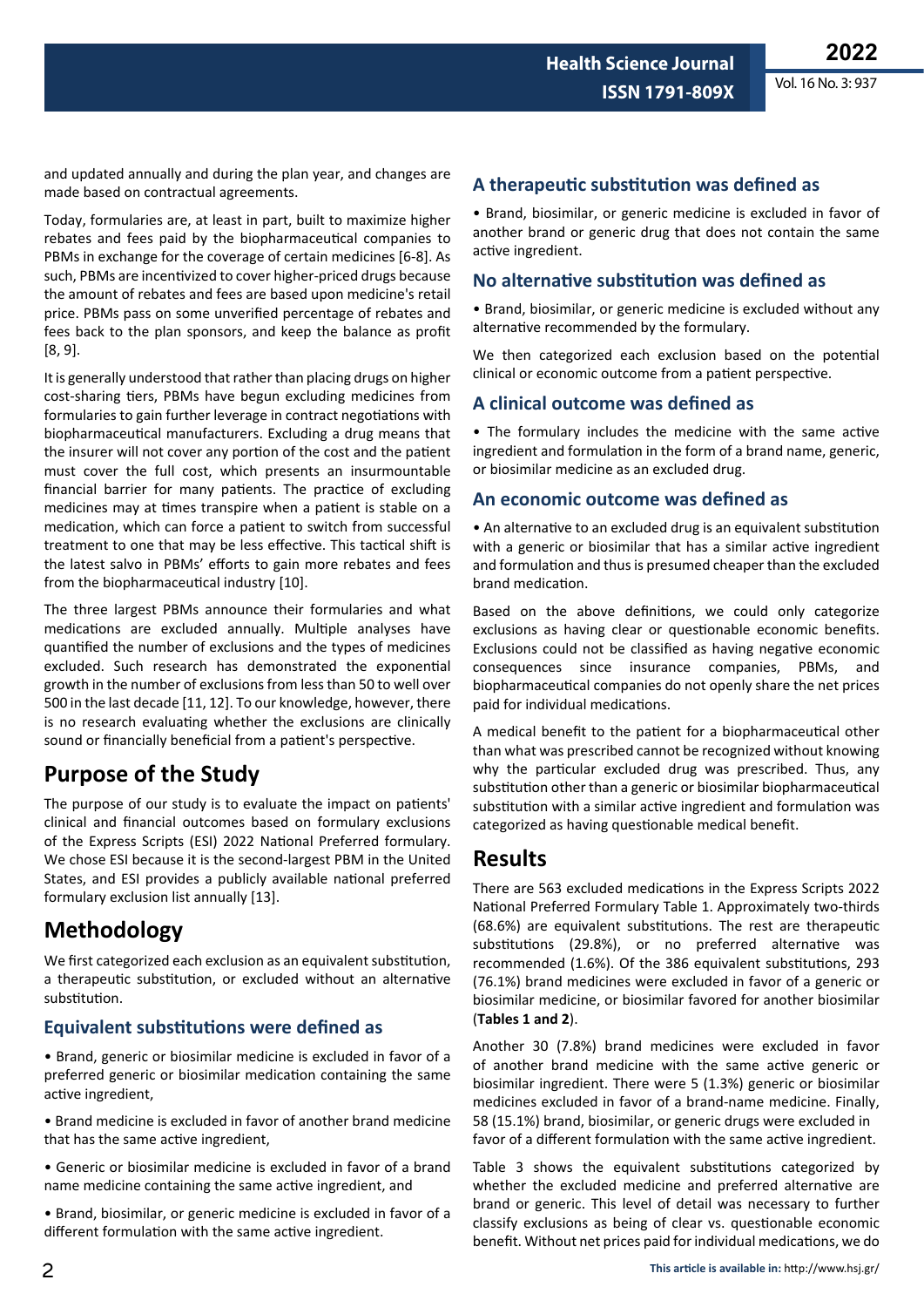Vol. 16 No. 3: 937

**Table 1:** Type of Substitution Required by Preferred Alternative.

| Substitution             | Number (%)  |
|--------------------------|-------------|
| Equivalent substitution  | 386 (68.6%) |
| Therapeutic substitution | 168 (29.8%) |
| No substitution          | 9(1.6%)     |

#### **Table 2:** Type of Equivalent Substitutions (n=386).

|                                                                                                                                                                     | <b>Number</b><br>(%) |
|---------------------------------------------------------------------------------------------------------------------------------------------------------------------|----------------------|
| Brand, generic, or biosimilar medicine is excluded in favor 293 (76.1%)<br>of a preferred generic or biosimilar medication containing<br>the same active ingredient |                      |
| Brand medicine is excluded in favor of another brand<br>medicine that has the same active generic ingredient                                                        | 30 (7.8%)            |
| Generic or biosimilar medicine is excluded in favor of a<br>brand name medicine with the same active ingredient                                                     | 5(1.3%)              |
| Brand, biosimilar, or generic medicine is excluded in favor<br>of a different formulation with the same active ingredient                                           | 58 (15.1%)           |

**Table 3:** Equivalent Substitutions (n=386) Categorized by Class Excluded and Substituted.

| <b>Excluded</b>                  | <b>Preferred alternative</b> | Number (%)  |
|----------------------------------|------------------------------|-------------|
| Brand-name                       | Generic or biosimilar        | 273 (70.9%) |
|                                  | Brand-name                   | 30 (7.8%)   |
| Generic or biosimilar            | Generic or biosimilar        | 20(5.2%)    |
|                                  | Brand-name                   | 5(1.3%)     |
| <b>Formulation substitutions</b> |                              | 58 (15.1%)  |

not know if the generic-to-generic or brand-to-brand substitution is more or less cost-effective.

Table 4 describes the therapeutic substitutions, all of which are of questionable medical benefit. In 5 cases, the more expensive brand-name drug is preferred over a generic drug that is neither therapeutically equivalent nor cost-effective. As shown in Tables 3 and 4, there are 5 equivalent substitutions and 5 therapeutic substitions (10 total) in which a brand-name medicine is favored instead of generics or authorized generics. Table 5 describes total exclusions requiring an alternative with a different active ingredient or formulation or no substitute.

Considering all the excluded medications by economic and medical benefits to the patient (Table 6), approximately half (48.49%) were of questionable economic or medical benefit (**Tables 3-6**).

### **Limitations**

The study conducted was representative of a single plan year of formulary exclusions. Because other formularies are not publically available, it is not possible to determine if this is truly representative of formulary exclusion practices. It is important to note, however, that in 2022 the ESI National Formerly had the most number of exclusions to date.

The analysis is based on a national exclusionary formulary. Plan sponsors may adopt the formulary in its entirety or make adjustments based on their individual needs.

As discussed, beneficial vs. questionable economic outcomes

© Under License of Creative Commons Attribution 3.0 License

**Table 4:** Therapeutic Substitutions (n=168) Categorized by Class Excluded and Substituted.

| <b>Excluded</b> | <b>Substitute</b> | Number (%)  |
|-----------------|-------------------|-------------|
| Brand-name      | Generic           | 84 (50%)    |
| Brand-name      | Brand-name        | 67 (39.9%)  |
| Generic         | Generic           | $12(7.1\%)$ |
| Generic         | Brand-name        | $5(3.0\%)$  |

**Table 5:** Total Exclusions Requiring a Medicine with a Different Active Ingredient, Formulation, or No Alternative (n=235).

|                                   | Number (%)  | % of all 563 exclusions |
|-----------------------------------|-------------|-------------------------|
| Therapeutic substitutions         | 168 (71.5%) | 29.8%                   |
| <b>Formulations substitutions</b> | 58 (24.7%)  | 10.3%                   |
| No substitution                   | 9(3.8%)     | 1.6%                    |
| <b>Total</b>                      | 235 (100%)  | 41.7%                   |

**Table 6:** Economic and Medical Benefits of Exclusion (n=563) to Patient.

| Benefit?                                  | Total (%)   |
|-------------------------------------------|-------------|
| Economic benefit                          | 293 (52%)   |
| Questionable economic benefit             | 35(6.2%)    |
| Questionable medical benefit              | 9(1.6%)     |
| Questionable economic and medical benefit | 226 (40.1%) |

could only be assumed because the actual price paid by an insurer or PBM to a biopharmaceutical company for any medication is not publicly disclosed.

### **Discussion**

Overall, 42% of ESI's 2022 formulary exclusions mandate a nontherapeutically equivalent medicine based on differences in active ingredient or formulation or no therapeutic alternative. More concerning is that almost 50% of the ESI 2022 formulary exclusions have questionable benefits for the patient, potentially forcing the patient and provider to experiment with therapeutic choices that may negatively impact the patient clinically and financially. Such exclusions may also take place annually or throughout the plan year, impacting patient access to medicines.

In some cases, the exclusions violate the core principle of a "formulary," where lower-priced generics, authorized generics, or biosimilar should be preferred over equivalent brand name medicines. In 10 cases, the exclusions favor brand medicines that are significantly more expensive than the excluded generics or authorized generics. For example, insulin lispro, an authorized generic of the brand name, is excluded, and Humalog (insulin lispro) is preferred, though Eli Lilly and Company manufactures both. Such practices affirm that formularies can be used as a rebate maximization tool for PBMs since they prefer higherpriced and more highly rebated drugs instead of lower-cost generic, authorized generic, or biosimilar alternatives. Due to lack of transparency, it is a mystery how much of the rebates, fees, and other concessions gained from the biopharmaceutical industry by PBMs are passed back to the patient, government, or employer, who are the ultimate payers of the pharmaceutical benefits in the United States healthcare marketplace. Even worse, the current contracting scheme forces patients to pay their co-insurance or deductibles based on retail prices of the